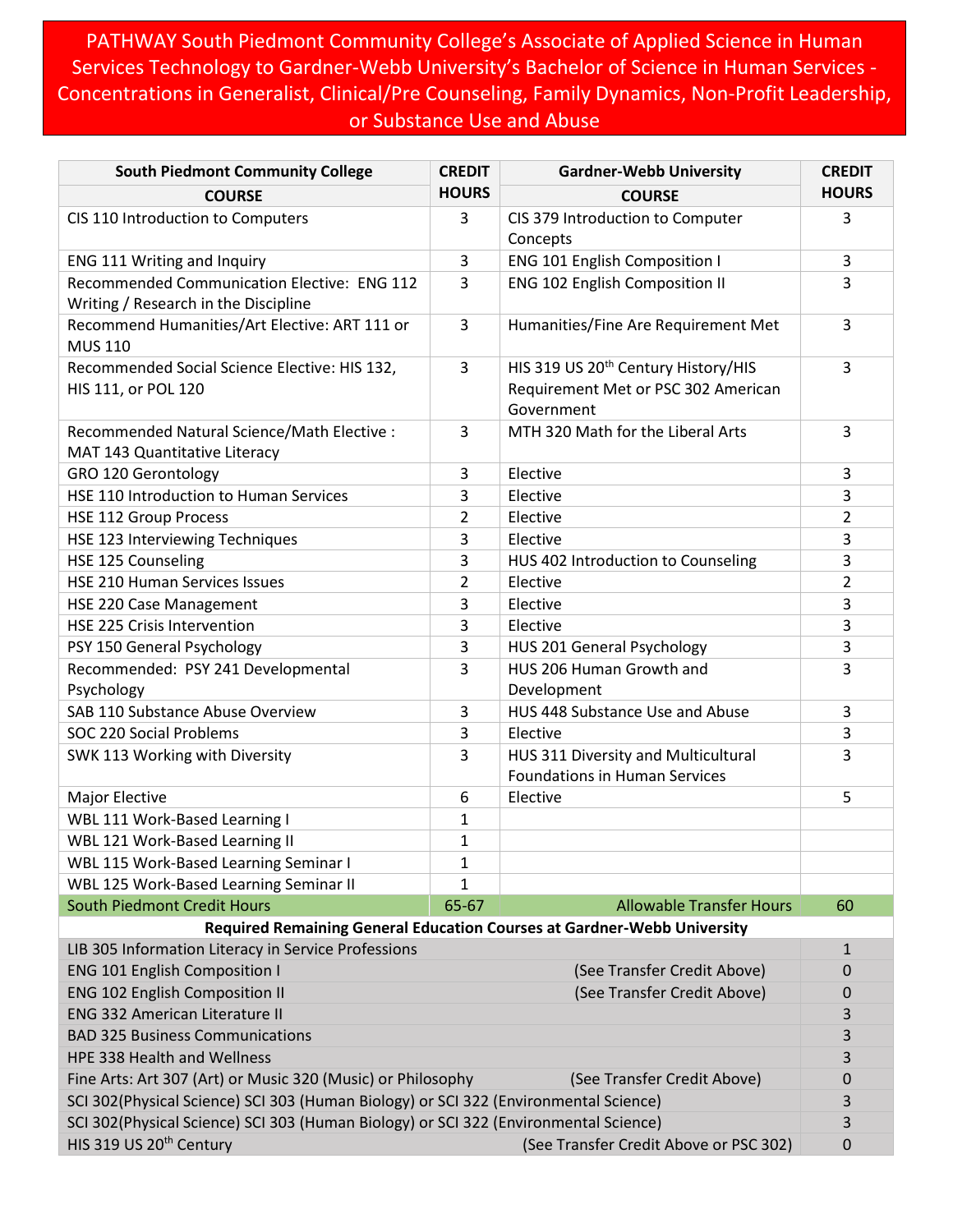| SSC 305 Global Understanding or PSC 302 American Government       |                                  |  |  |  |
|-------------------------------------------------------------------|----------------------------------|--|--|--|
| REL 300 Old Testament Survey                                      | 3                                |  |  |  |
| REL 301 New Testament Survey                                      | 3                                |  |  |  |
| MTH 320 Math for the Liberal Arts                                 | (See Transfer Credit Above)<br>0 |  |  |  |
| <b>Required Courses in Human Services</b>                         |                                  |  |  |  |
| <b>HUS 201 General Psychology</b>                                 | (See Transfer Credit Above)<br>0 |  |  |  |
| HUS 206 Human Growth and Development                              | (See Transfer Credit Above)<br>0 |  |  |  |
| HUS 300 Ethical Issues in Human Services                          | 3                                |  |  |  |
| <b>HUS 302 Group Dynamics</b>                                     | 3                                |  |  |  |
| <b>HUS 304 Human Services Profession</b>                          | 3                                |  |  |  |
| HUS 311 Diversity and Multicultural Foundations in Human Services | (See Transfer Credit Above)<br>0 |  |  |  |
| HUS 404 Case Management and Assessment                            | 3                                |  |  |  |
| HUS 411 Applied Psychopathology                                   | 3                                |  |  |  |
| HUS 426 Crisis, Trauma, and Intervention Strategy                 | 3                                |  |  |  |
| HUS 499 Applications in Human Services                            | 3                                |  |  |  |
| <b>Concentration in Generalist (Choose 3 Courses)</b>             |                                  |  |  |  |
| <b>HUS 320 Introduction to Clinical Practice</b>                  | 3                                |  |  |  |
| HUS 374 Psychology of Religion                                    | 3                                |  |  |  |
| HUS 399 Community Resource Development                            | 3                                |  |  |  |
| HUS 402 Introduction to Counseling                                | (See Transfer Credit Above)<br>3 |  |  |  |
| HUS 406 Psychology of Personality                                 | 3                                |  |  |  |
| HUS 412 Psychology of Aging                                       | 3                                |  |  |  |
| HUS 413 Understanding Nonprofit Organizations                     | 3                                |  |  |  |
| HUS 416 Leadership in the Helping Profession                      | 3                                |  |  |  |
| <b>HUS 440 Family Dynamics</b>                                    | 3                                |  |  |  |
| HUS 448 Substance Use and Abuse                                   | (See Transfer Credit Above)<br>0 |  |  |  |
|                                                                   |                                  |  |  |  |
| HUS 495 Internship in Human Services                              | 3                                |  |  |  |
| HUS 497 Internship in Human Services                              | 3                                |  |  |  |
| HUS 498 Internship in Human Services                              | 3                                |  |  |  |
| <b>General Electives</b>                                          | 11                               |  |  |  |
| <b>Concentration in Clinical / Pre-Counseling</b>                 |                                  |  |  |  |
| <b>HUS 320 Introduction to Clinical Practice</b>                  | 3                                |  |  |  |
| HUS 402 Introduction to Counseling                                | (See Transfer Credit Above)<br>0 |  |  |  |
| HUS 406 Psychology of Personality                                 | 3                                |  |  |  |
| <b>General Electives</b><br>8                                     |                                  |  |  |  |
| <b>Concentration in Family Dynamics</b>                           |                                  |  |  |  |
| HUS 399 Community Resource Development                            | 3                                |  |  |  |
| HUS 412 Psychology of Aging                                       | 3                                |  |  |  |
| <b>HUS 440 Family Dynamics</b>                                    | 3                                |  |  |  |
| <b>General Electives</b>                                          | 5                                |  |  |  |
| <b>Concentration in Non-Profit Leadership</b>                     |                                  |  |  |  |
| HUS 399 Community Resource Development                            | 3                                |  |  |  |
| HUS 413 Understanding Nonprofit Organizations                     | 3                                |  |  |  |
| HUS 416 Leadership in the Helping Profession                      | 3                                |  |  |  |
| <b>General Electives</b>                                          | 5                                |  |  |  |
| <b>Concentration in Substance Use and Abuse</b>                   |                                  |  |  |  |
| HUS 399 Community Resource Development                            | 3                                |  |  |  |
| HUS 406 Psychology of Personality                                 | 3                                |  |  |  |
| HUS 448 Substance Use and Abuse                                   | (See Transfer Credit Above)<br>0 |  |  |  |